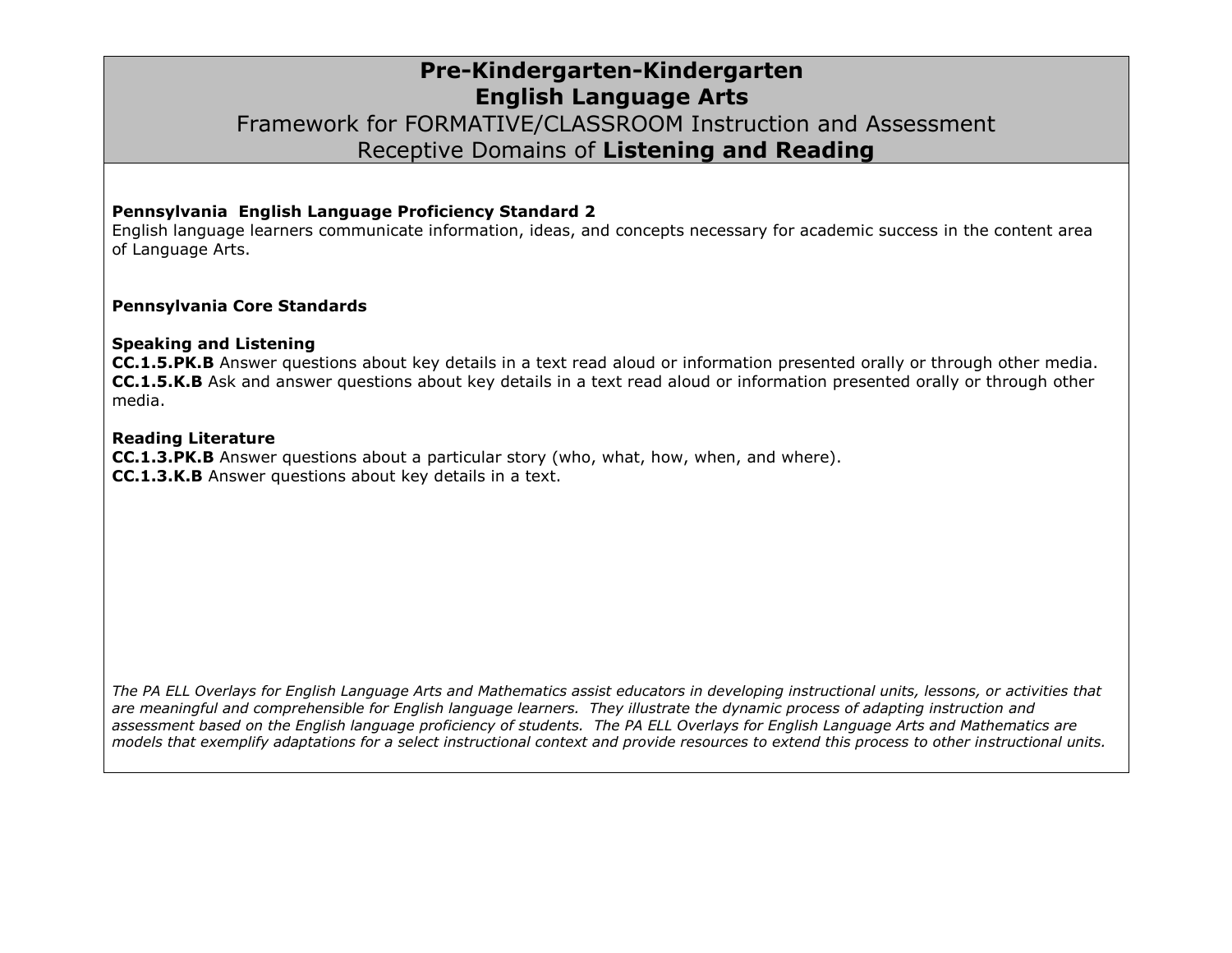## **Listening Model Performance Indicator (MPI)**

**Classroom Context:** Identify story events and details.

**Cognitive Function:** Students at all levels of English proficiency will IDENTIFY story events and details.

| <b>Concepts</b>       | <b>Competencies</b>                                                                                                                                                                                                                          | <b>Vocabulary</b><br>and Topic<br><b>Related</b><br>Language                                                                                                                                      | <b>Proficiency</b><br>Level 1<br><b>Entering</b>                                                                                                                                                | <b>Proficiency</b><br>Level 2<br><b>Emerging</b>                                                       | <b>Proficiency</b><br>Level 3<br><b>Developing</b>                                                                    | <b>Proficiency</b><br>Level 4<br><b>Expanding</b>                                                                         | <b>Proficiency</b><br>Level 5<br><b>Bridging</b>                                                                                                        |
|-----------------------|----------------------------------------------------------------------------------------------------------------------------------------------------------------------------------------------------------------------------------------------|---------------------------------------------------------------------------------------------------------------------------------------------------------------------------------------------------|-------------------------------------------------------------------------------------------------------------------------------------------------------------------------------------------------|--------------------------------------------------------------------------------------------------------|-----------------------------------------------------------------------------------------------------------------------|---------------------------------------------------------------------------------------------------------------------------|---------------------------------------------------------------------------------------------------------------------------------------------------------|
| Critical<br>listening | Answer<br>questions about<br>key details in a<br>text read aloud<br>or information<br>presented orally<br>or through other<br>media.<br>Respond to a<br>question with an<br>answer or details<br>related to the<br>topic being<br>discussed. | Character<br>Setting<br>First<br><b>Next</b><br>Last<br>In the<br>beginning<br>$.$ (story).<br>In the middle.<br>$.$ (story)<br>At the end<br>$.$ (story).<br>Who<br>What<br>Where<br>When<br>How | Point to text<br>illustrations of<br>objects,<br>characters, or<br>events named<br>orally,<br>following<br>explicit,<br>repeated<br>examples, as<br>modeled and<br>monitored by<br>the teacher. | Match text<br>illustrations<br>based on oral<br>statements or<br>questions with<br>teacher<br>support. | Recreate part<br>of a story from<br>oral<br>descriptions<br>using<br>illustrations or<br>props as part<br>of a group. | Arrange story<br>pictures or<br>events in<br>logical order<br>according to<br>oral directions<br>within a small<br>group. | Organize<br>illustrated<br>words and<br>phrases<br>relating to<br>story events to<br>recreate a<br>story according<br>to descriptive<br>oral discourse. |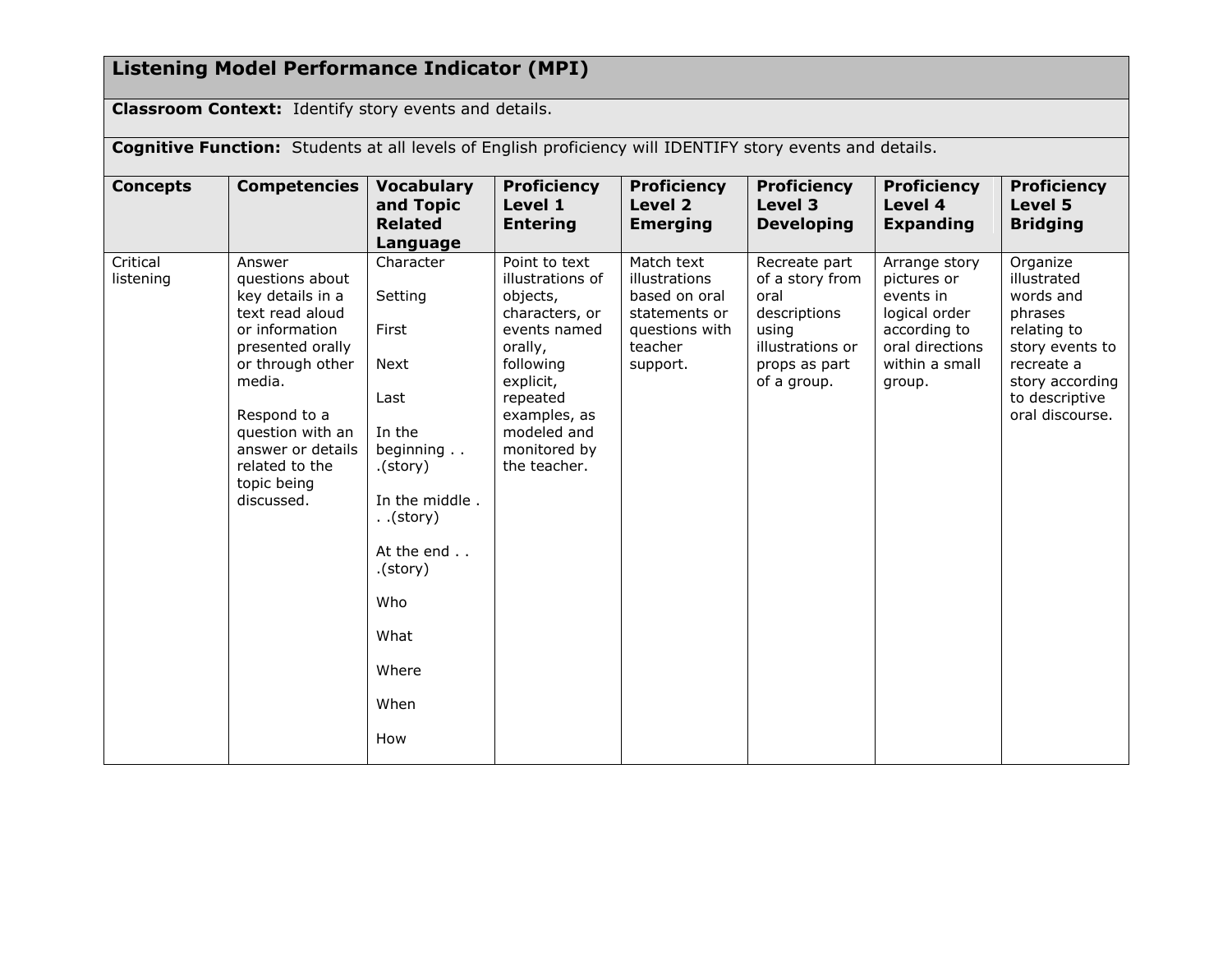# **Reading Model Performance Indicator (MPI)**

**Classroom Context:** Identify story events and details.

**Cognitive Function:** Students at all levels of English proficiency will IDENTIFY story events and details.

| <b>Concepts</b> | <b>Competencies</b>                                                                                                         | <b>Vocabulary</b><br>and Topic<br><b>Related</b><br>Language                                                                                                                                  | <b>Proficiency</b><br>Level 1<br><b>Entering</b>                                                                                                                                     | <b>Proficiency</b><br>Level 2<br><b>Emerging</b>                                                                                    | <b>Proficiency</b><br>Level 3<br><b>Developing</b>                                | <b>Proficiency</b><br>Level 4<br><b>Expanding</b>                                                                  | <b>Proficiency</b><br>Level 5<br><b>Bridging</b>                                       |
|-----------------|-----------------------------------------------------------------------------------------------------------------------------|-----------------------------------------------------------------------------------------------------------------------------------------------------------------------------------------------|--------------------------------------------------------------------------------------------------------------------------------------------------------------------------------------|-------------------------------------------------------------------------------------------------------------------------------------|-----------------------------------------------------------------------------------|--------------------------------------------------------------------------------------------------------------------|----------------------------------------------------------------------------------------|
| Text analysis   | Use specific<br>details from the<br>story to answer<br>questions.<br>Answer<br>questions about<br>key details in a<br>text. | Character<br>Setting<br>First<br><b>Next</b><br>Last<br>In the<br>beginning<br>.(story)<br>In the middle.<br>$.$ (story)<br>At the end<br>$.$ (story).<br>Who<br>What<br>Where<br>When<br>How | Associate<br>pictures with<br>language about<br>story events<br>and characters,<br>following<br>explicit,<br>repeated<br>examples, as<br>modeled and<br>monitored by<br>the teacher. | Find words or<br>icons related to<br>story events or<br>characters in<br>visually<br>supported<br>books with<br>teacher<br>support. | Match labeled<br>pictures of<br>story events<br>and characters<br>with a partner. | Sort illustrated<br>text about<br>story events<br>and characters<br>using graphic<br>organizers with<br>a partner. | Locate<br>language about<br>story events<br>and characters<br>in illustrated<br>texts. |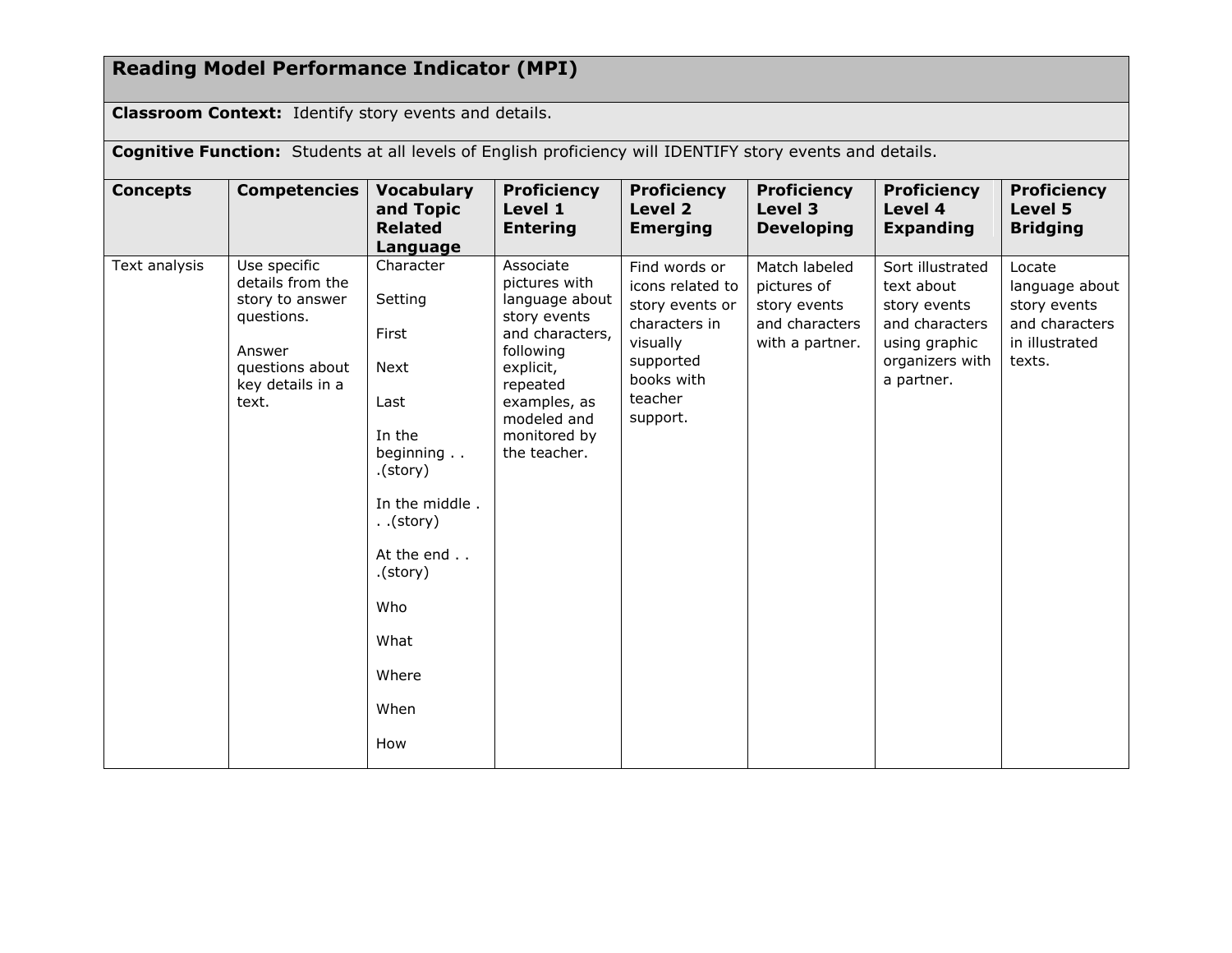**Building Receptive Model Performance Indicators (MPI)** to differentiate and scaffold instruction per English language proficiency level by adjusting the *language function* and *support.*

### **Classroom Context:**

| <b>Cognitive Function:</b> Students at all levels of English proficiency will |                     |                                                              |                                                                                      |                                                                                                                                         |                                                                                                                                                                                                      |                                                                                                                                                                                                                                                                                            |                                                                                                                                                                                                                             |
|-------------------------------------------------------------------------------|---------------------|--------------------------------------------------------------|--------------------------------------------------------------------------------------|-----------------------------------------------------------------------------------------------------------------------------------------|------------------------------------------------------------------------------------------------------------------------------------------------------------------------------------------------------|--------------------------------------------------------------------------------------------------------------------------------------------------------------------------------------------------------------------------------------------------------------------------------------------|-----------------------------------------------------------------------------------------------------------------------------------------------------------------------------------------------------------------------------|
| <b>Concepts</b>                                                               | <b>Competencies</b> | <b>Vocabulary</b><br>and Topic<br><b>Related</b><br>Language | <b>Proficiency</b><br>Level 1<br><b>Entering</b>                                     | <b>Proficiency</b><br>Level 2<br><b>Emerging</b>                                                                                        | <b>Proficiency</b><br>Level 3<br><b>Developing</b>                                                                                                                                                   | <b>Proficiency</b><br>Level 4<br><b>Expanding</b>                                                                                                                                                                                                                                          | <b>Proficiency</b><br>Level 5<br><b>Bridging</b>                                                                                                                                                                            |
|                                                                               |                     |                                                              | proficiency level 1 to level 5)                                                      |                                                                                                                                         |                                                                                                                                                                                                      | Language Function (differentiated measurable expectations of student<br>language use increasing in complexity and amount from English language                                                                                                                                             |                                                                                                                                                                                                                             |
|                                                                               |                     |                                                              | Match oral<br>language<br>Respond non-<br>verbally<br>Identify using<br>signal cards | Sort pictures<br>or objects<br>according to<br>oral<br>directions<br>Follow one-<br>step oral<br>directions<br>Respond with<br>gestures | Follow two-<br>step oral<br>directions<br>Draw pictures<br>in response<br>to oral<br>instructions<br>Respond non-<br>verbally to<br>confirm or<br>deny facts<br>(e.g., thumbs<br>up, thumbs<br>down) | Find pictures<br>that match<br>oral<br>descriptions<br>Follow oral<br>directions<br>and compare<br>with visual or<br>non-visual<br>models (e.g.,<br>"Draw a circle<br>under the<br>line."<br>Distinguish<br>between what<br>happens first<br>and next in<br>oral activities<br>or readings | Order<br>pictures of<br>events<br>Arrange<br>objects or<br>pictures<br>according to<br>descriptive<br>oral discourse<br>Create<br>patterns from<br>real objects<br>or pictures<br>based on<br>detailed oral<br>descriptions |